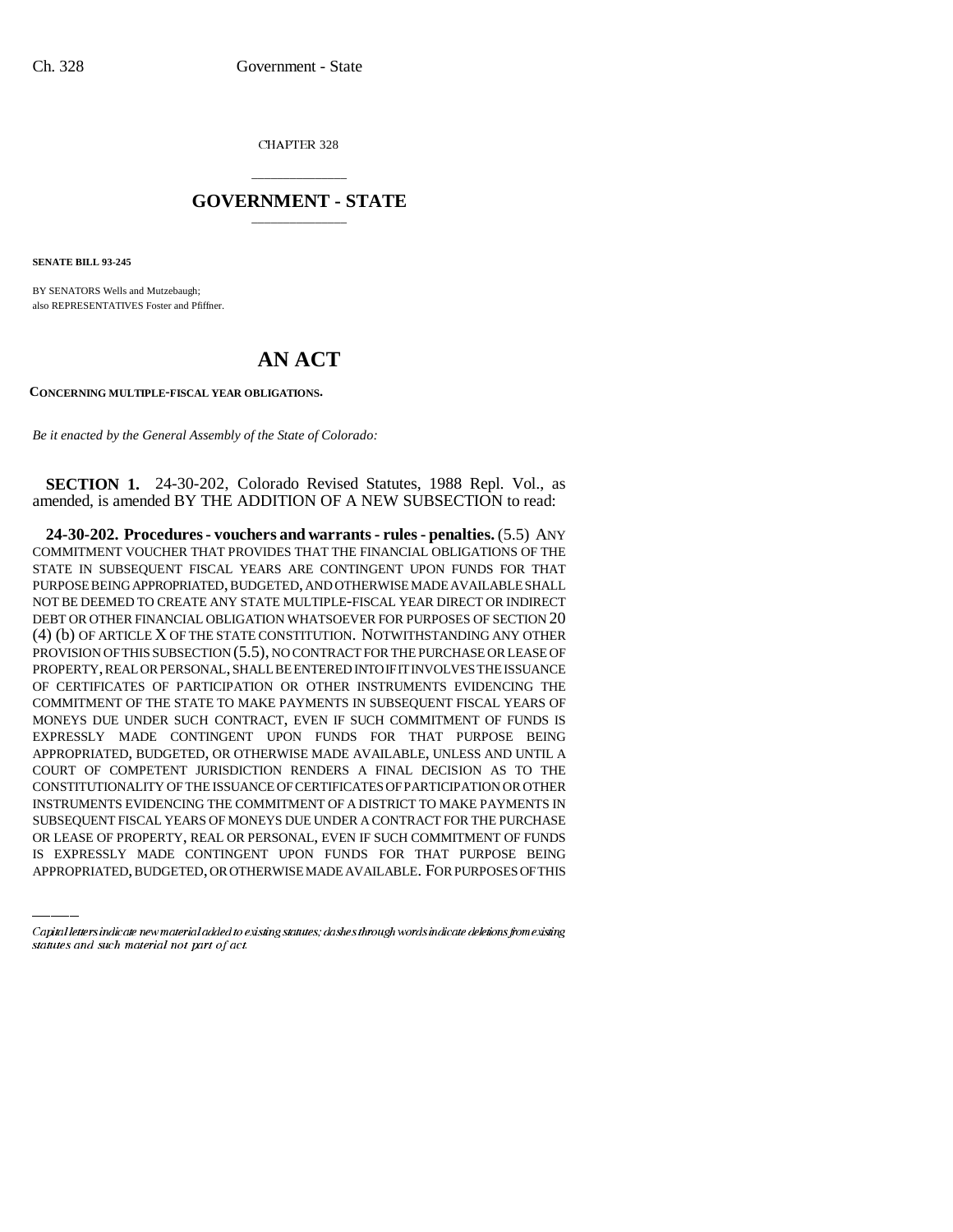Government - State Ch. 328

SECTION AND PARTS 7 AND 8 OF ARTICLE 82 OF TITLE 24,C.R.S., A FINAL DECISION BY A COURT OF COMPETENT JURISDICTION SHALL MEAN A DECISION BY THE COLORADO SUPREME COURT OR BY THE COLORADO COURT OF APPEALS AFTER ANY PERIOD FOR APPEAL TO THE COLORADO SUPREME COURT HAS PASSED. THE DEPARTMENT OF ADMINISTRATION SHALL REPORT TO THE EXECUTIVE COMMITTEE OF THE LEGISLATIVE COUNCIL, THE JOINT BUDGET COMMITTEE, AND THE CAPITAL DEVELOPMENT COMMITTEE OF THE GENERAL ASSEMBLY CONCERNING THE OCCURRENCE OF ANY SUCH COURT DECISION. IF A LEASE-PURCHASE AGREEMENT IS SUBJECT TO THE REQUIREMENT OF SPECIFIC AUTHORIZATION BY THE GENERAL ASSEMBLY UNDER PART 8 OF SAID ARTICLE 82, SUCH COMMITTEES SHALL MAKE A RECOMMENDATION TO THE GENERAL ASSEMBLY CONCERNING WHETHER TO AUTHORIZE THE LEASE-PURCHASE AGREEMENT INVOLVING THE ISSUANCE OF CERTIFICATES OF PARTICIPATION OR OTHER INSTRUMENTS. THE DEPARTMENT OF ADMINISTRATION AND THE COLORADO COMMISSION ON HIGHER EDUCATION SHALL MAINTAIN COMPARATIVE DATA WHICH WILL ASSIST IN DETERMINING THE RELATIVE COSTS TO THE STATE, OVER THE ENTIRE TERM OF THE ARRANGEMENT, OF FINANCING THE PURCHASE OR LEASE OF PROPERTY THROUGH PAY-AS-YOU-GO METHODS, CERTIFICATES OF PARTICIPATION, OR OTHER ARRANGEMENTS.

**SECTION 2.** 24-82-703, Colorado Revised Statutes, 1988 Repl. Vol., is amended to read:

**24-82-703. Lessor.** The lessor under any additional lease-purchase agreement entered into by the director pursuant to the provisions of this part 7 shall be a nonprofit corporation organized for the purpose of becoming a lessor pursuant to the provisions of this part 7. The controller, the director of the office of state planning and budgeting, and the director of research of the legislative council shall serve ex officio as directors of such nonprofit corporation. The participation of such nonprofit corporation, and of the controller, the director of the office of state planning and budgeting, and the director of research of the legislative council, acting as directors of such nonprofit corporation, shall not constitute a potential conflicting interest, as such term is defined in section 18-8-308 (2), C.R.S. ON AND AFTER THE EFFECTIVE DATE OF THIS SECTION, AS AMENDED, THE POWERS OF THE NONPROFIT CORPORATION SHALL BE LIMITED TO THE REFINANCING OF INSTRUMENTS ISSUED PURSUANT TO THE PROVISIONS OF THIS PART 7 ON OR BEFORE NOVEMBER 3, 1992, UNLESS AND UNTIL A COURT OF COMPETENT JURISDICTION ENTERS A FINAL DECISION AS TO THE CONSTITUTIONALITY OF THE ISSUANCE OF CERTIFICATES OF PARTICIPATION OR OTHER INSTRUMENTS EVIDENCING THE COMMITMENT OF A DISTRICT TO MAKE PAYMENTS IN SUBSEQUENT FISCAL YEARS OF MONEYS DUE UNDER A CONTRACT FOR THE PURCHASE OR LEASE OF PROPERTY, REAL OR PERSONAL, EVEN IF SUCH COMMITMENT OF FUNDS IS EXPRESSLY MADE CONTINGENT UPON FUNDS FOR THAT PURPOSE BEING APPROPRIATED, BUDGETED, OR OTHERWISE MADE AVAILABLE. NOTHING IN THE REPEAL OF OTHER SECTIONS OF THIS PART 7 SHALL BE CONSTRUED TO IMPAIR ANY CONTRACT OR INSTRUMENT IN EXISTENCE ON NOVEMBER 3, 1992, IF SAID CONTRACT WAS VALIDLY ENTERED INTO OR SAID INSTRUMENT WAS VALIDLY ISSUED UNDER THE LAW IN EFFECT AT THE TIME OF ENTERING INTO SAID CONTRACT OR ISSUING SAID INSTRUMENT.

**SECTION 3.** 24-82-705, Colorado Revised Statutes, 1988 Repl. Vol., is amended to read: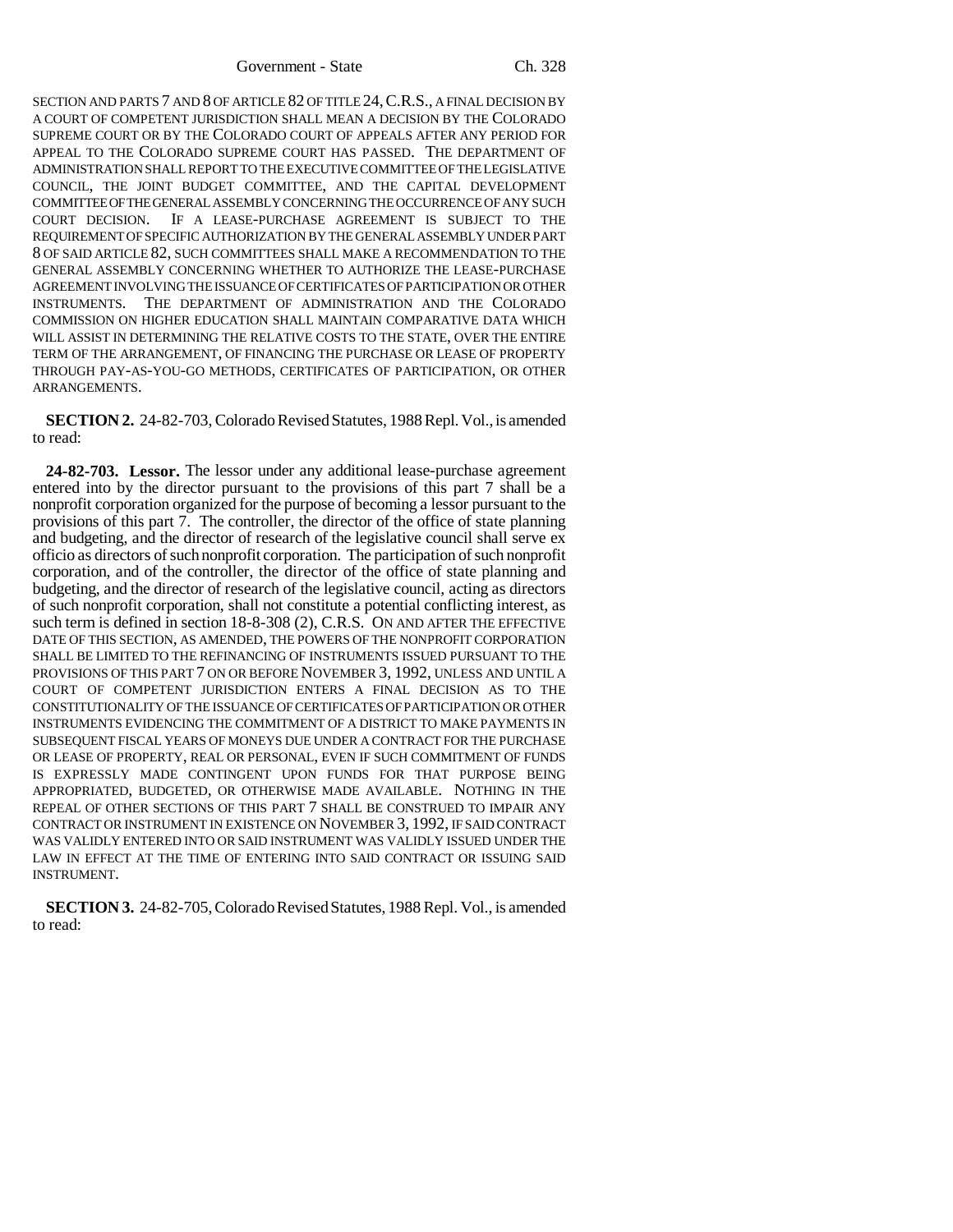**24-82-705. Terms and conditions of lease-purchase agreements.** Any additional lease-purchase agreement entered into by the director pursuant to the provisions of this part 7 may contain such terms, provisions, and conditions as the director may deem appropriate. Such provisions may allow the state to receive fee title to the real and personal property which is the subject of such additional lease-purchase agreement on or prior to the expiration of the entire term of the agreement, including all optional renewal terms. Any additional lease-purchase agreement entered into pursuant to the provisions of this part 7 may further provide for the issuance, distribution, and sale of instruments evidencing rights to receive rentals and other payments made and to be made under such additional lease-purchase agreement, BUT ONLY IF AND AFTER A COURT OF COMPETENT JURISDICTION RENDERS A FINAL DECISION AS TO THE CONSTITUTIONALITY OF THE ISSUANCE OF CERTIFICATES OF PARTICIPATION OR OTHER INSTRUMENTS EVIDENCING THE COMMITMENT OF A DISTRICT TO MAKE PAYMENTS IN SUBSEQUENT FISCAL YEARS OF MONEYS DUE UNDER AN INSTALLMENT PURCHASE AGREEMENT FOR THE PURCHASE OF REAL OR PERSONAL PROPERTY WHICH REQUIRES PAYMENTS DURING MORE THAN ONE FISCAL YEAR, OR ANY AGREEMENT FOR THE LEASE OR RENTAL OF REAL OR PERSONAL PROPERTY WHICH REQUIRES PAYMENTS DURING MORE THAN ONE FISCAL YEAR AND UNDER WHICH SUCH DISTRICT IS ENTITLED TO RECEIVE TITLE TO THE PROPERTY AT THE END OF THE TERM FOR NOMINAL OR NO ADDITIONAL CONSIDERATION. Such instruments shall not be notes, bonds, or any other evidence of indebtedness of the state of Colorado within the meaning of any provision of the Colorado constitution or the laws of the state of Colorado concerning or limiting the creation of indebtedness by the state of Colorado. Interest paid under any additional lease-purchase agreement entered into pursuant to this part 7, including interest represented by such instruments, shall be exempt from Colorado income tax. Any such additional lease-purchase agreements shall provide an option for the state to purchase the property which is the subject of the lease prior to the termination of such additional lease-purchase agreement. In no event shall any individual representing a firm which was the successful bidder for a proposed financial services contract, which contract related to a master leasing program, prior to June 20, 1987, be allowed to become the underwriter or financial advisor for any master leasing agreement entered into by the director prior to June 30, 1988, pursuant to the provisions of this part 7.

**SECTION 4.** 24-82-801, Colorado Revised Statutes, 1988 Repl. Vol., as amended, is amended to read:

**24-82-801. Lease-purchase agreements for acquisition of personal property.** (1) Except as otherwise may be provided by the annual general appropriation act or in subsection (4) of this section, no moneys subject to appropriation by the general assembly shall be expended for any lease-purchase agreement unless expressly appropriated for such purpose.

(2) Except as provided in subsection (4) of this section, no lease-purchase agreement to which an agency of state government is a party and which requires total payments exceeding fifty thousand dollars over the term of the agreement shall be entered into subsequent to the effective date of this part 8 unless such agreement is specifically authorized, prior to its execution, by a separate bill enacted by the general assembly or specifically authorized by appropriation in the annual general appropriation act. Subsequent to any authorization of a lease-purchase agreement by the general assembly acting by separate bill, rentals and other payments by the state